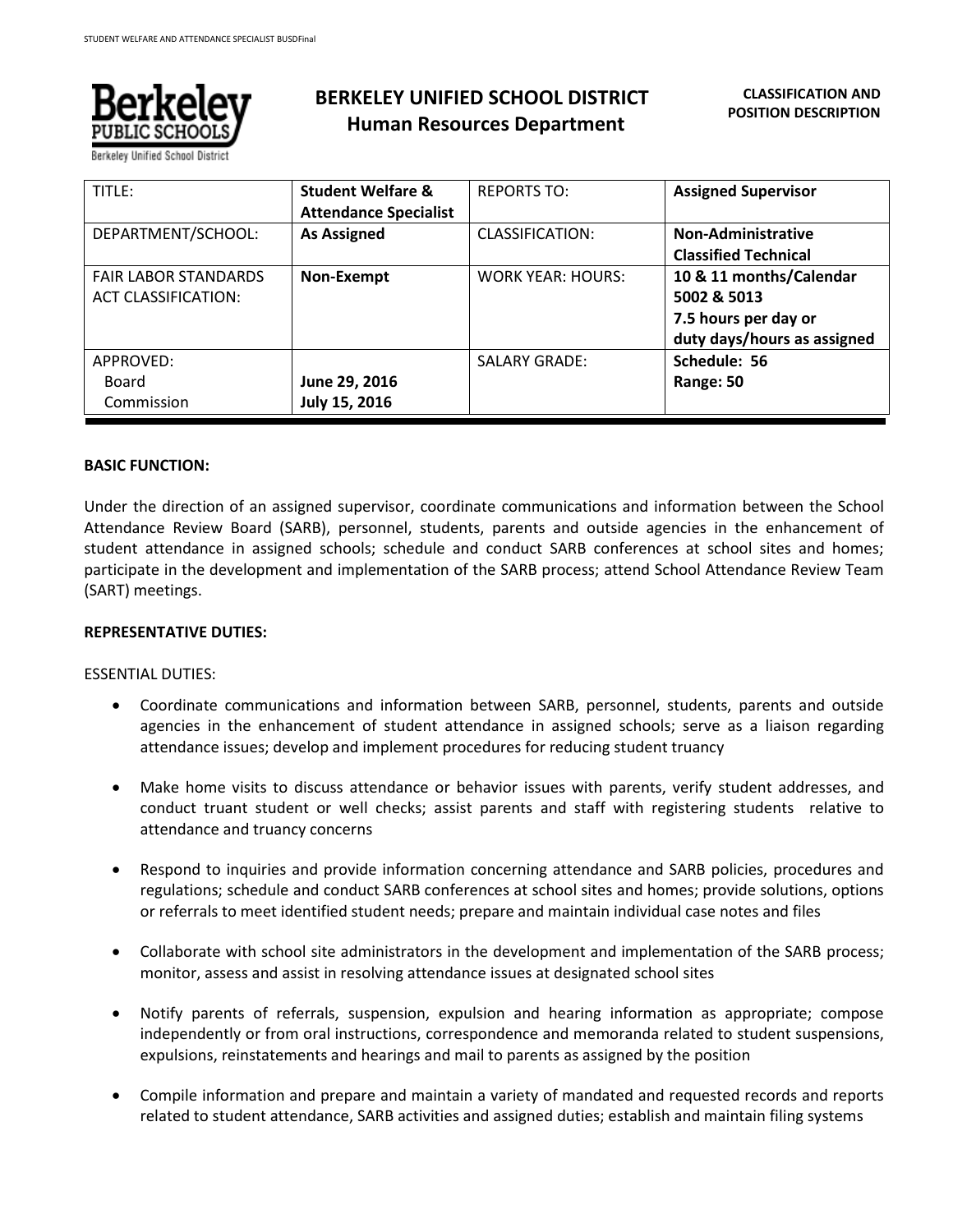- Receive and address disciplinary referrals as assigned by the position; discuss referrals with students and determine need for disciplinary action; provide information to students regarding support services offered by the District; track the completion of detentions assigned to students; conduct conflict mediations as needed
- Communicate with social services personnel, law enforcement or other agencies for referral or other information
- Operate a variety of office equipment including a copier, fax machine, computer and assigned software; drive a vehicle to conduct work
- Attend and participate in a variety of meetings and conferences; attend SARB meetings; serve as a member of SART and other committees, and attend related meetings; testify in court as needed
- Maintain current knowledge of State and District attendance rules and regulations

### OTHER DUTIES: Perform related duties as assigned

# **KNOWLEDGE AND ABILITIES:**

### KNOWLEDGE OF:

State and local laws, rules and regulations relating to student attendance and truancy SARB and SART policies, procedures and related documents Record-keeping and report preparation techniques Oral and written communication skills District policies regarding graduation, truancy, attendance, SART/SARB and admissions Practices and objectives of assigned program and activities Interpersonal skills using tact, patience and courtesy Technical aspects of field of specialty Diverse academic, socioeconomic, cultural, disability and ethnic backgrounds of students Operation of a computer and assigned software Public speaking techniques

### ABILITY TO:

Coordinate communications and information between SARB, personnel, students, parents and outside agencies in the enhancement of student attendance in assigned schools Schedule and conduct SARB conferences at school sites and homes Participate in the development and implementation of the SARB and SART process Interpret, apply and explain rules, regulations, policies and procedures Analyze situations accurately and adopt an effective course of action Communicate effectively both orally and in writing Establish and maintain cooperative and effective working relationships with others Compose correspondence and written materials independently Prepare and deliver oral presentations Prepare required documents and informational packets for various SARB hearings Operate standard office equipment including a computer and assigned software